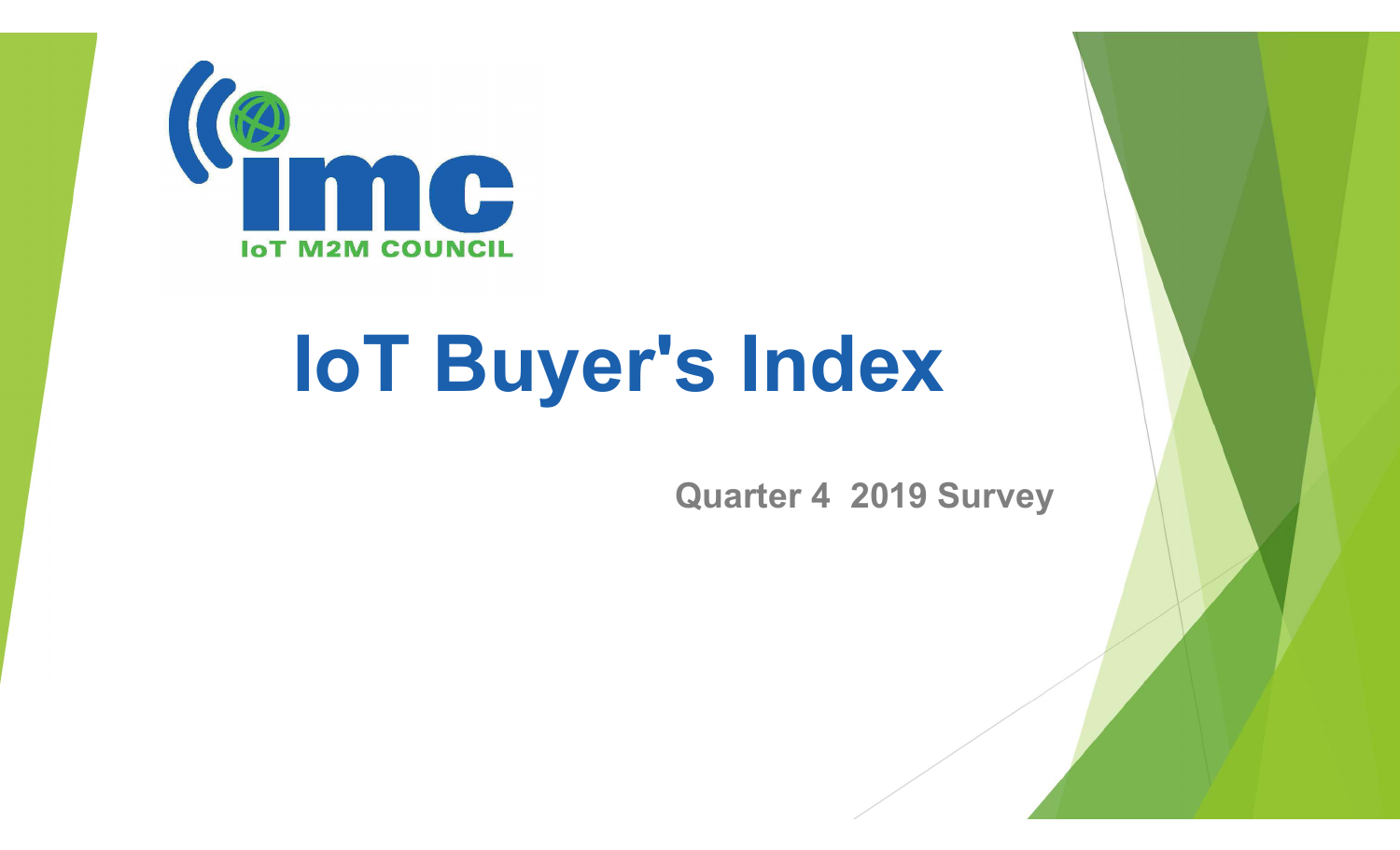

Q1. What is the primary focus of your company or business unit in regards to IMC Adopter Survey - Total<br>Q1. What is the primary focus of your company or busine<br>deploying your own IoT solutions? (choose one)

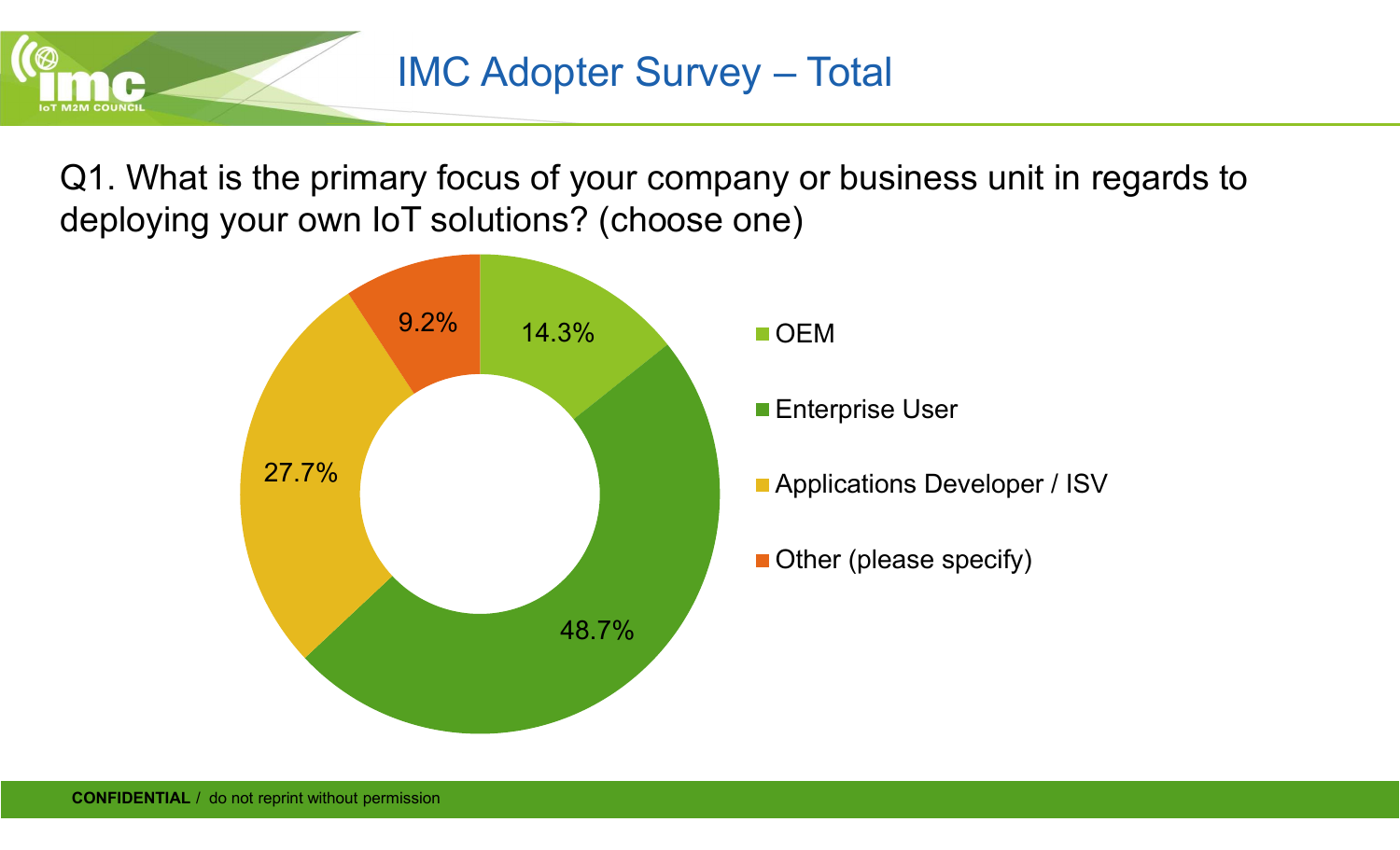## IMC Adopter Survey – Total

Q2. What is the primary selling market of your company or business unit? (choose one)



- **Energy**
- 
- **Logistics**
- Transportation
- **Manufacturing**
- **■**Retail
- $7.6\%$  PuildipalConstruction Building/Construction
	- **Agribusiness**
	- **Public Infrastructure**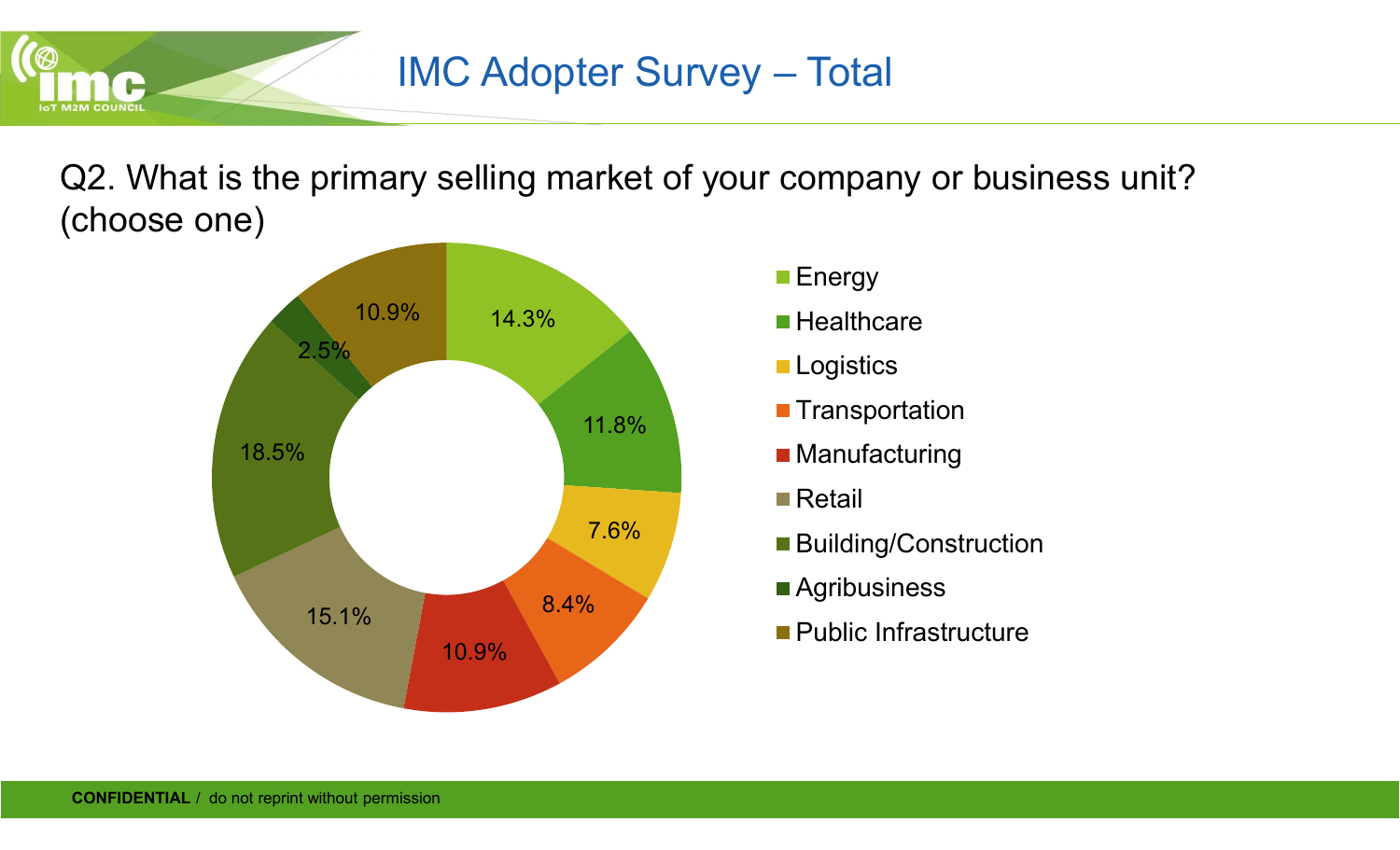

Q3. Will you make a significant investment in IoT technology/connectivity in this time frame? (choose one)

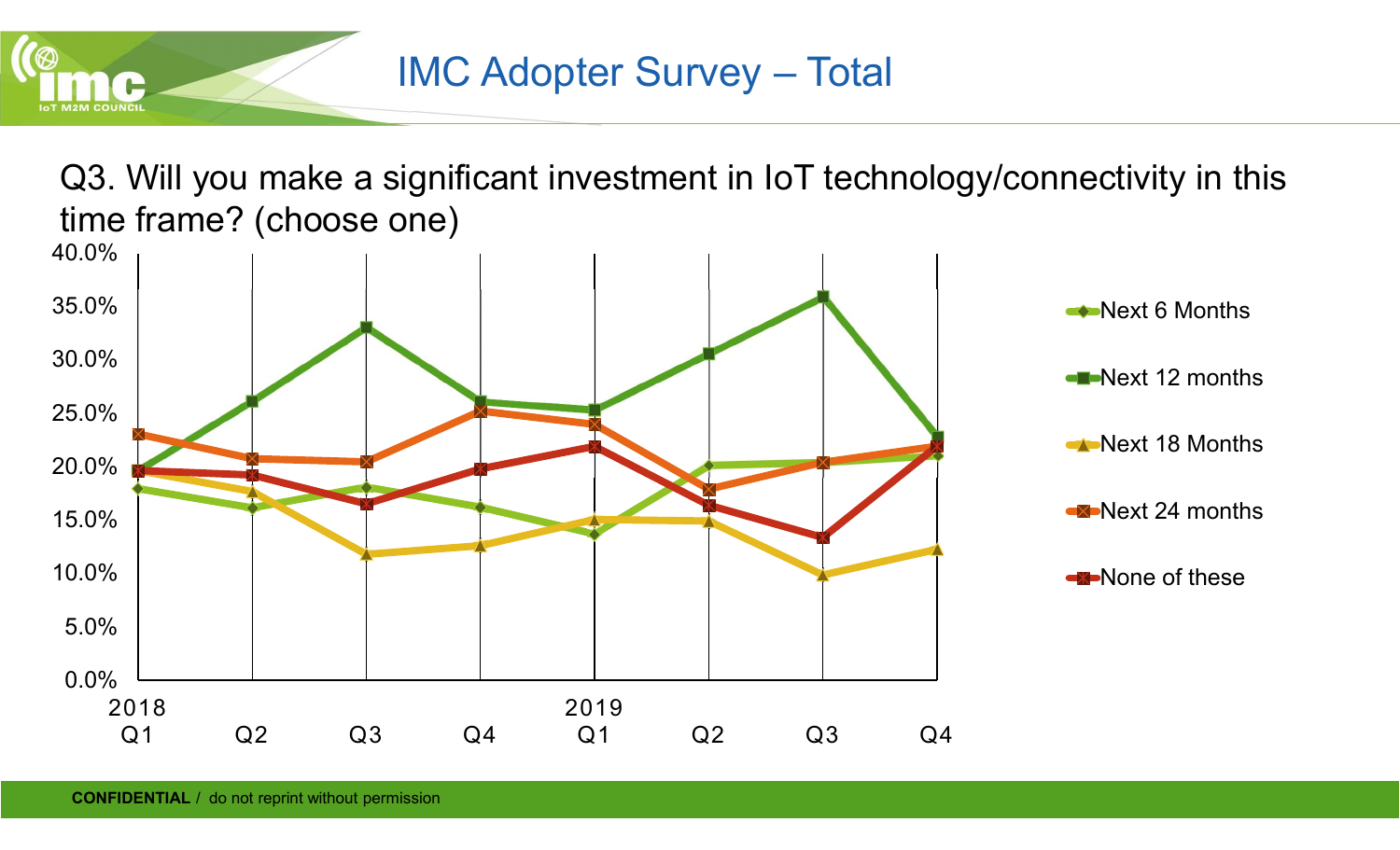## IMC Adopter Survey – Total

Q4. How many connected devices will your planned project deploy? (choose one)

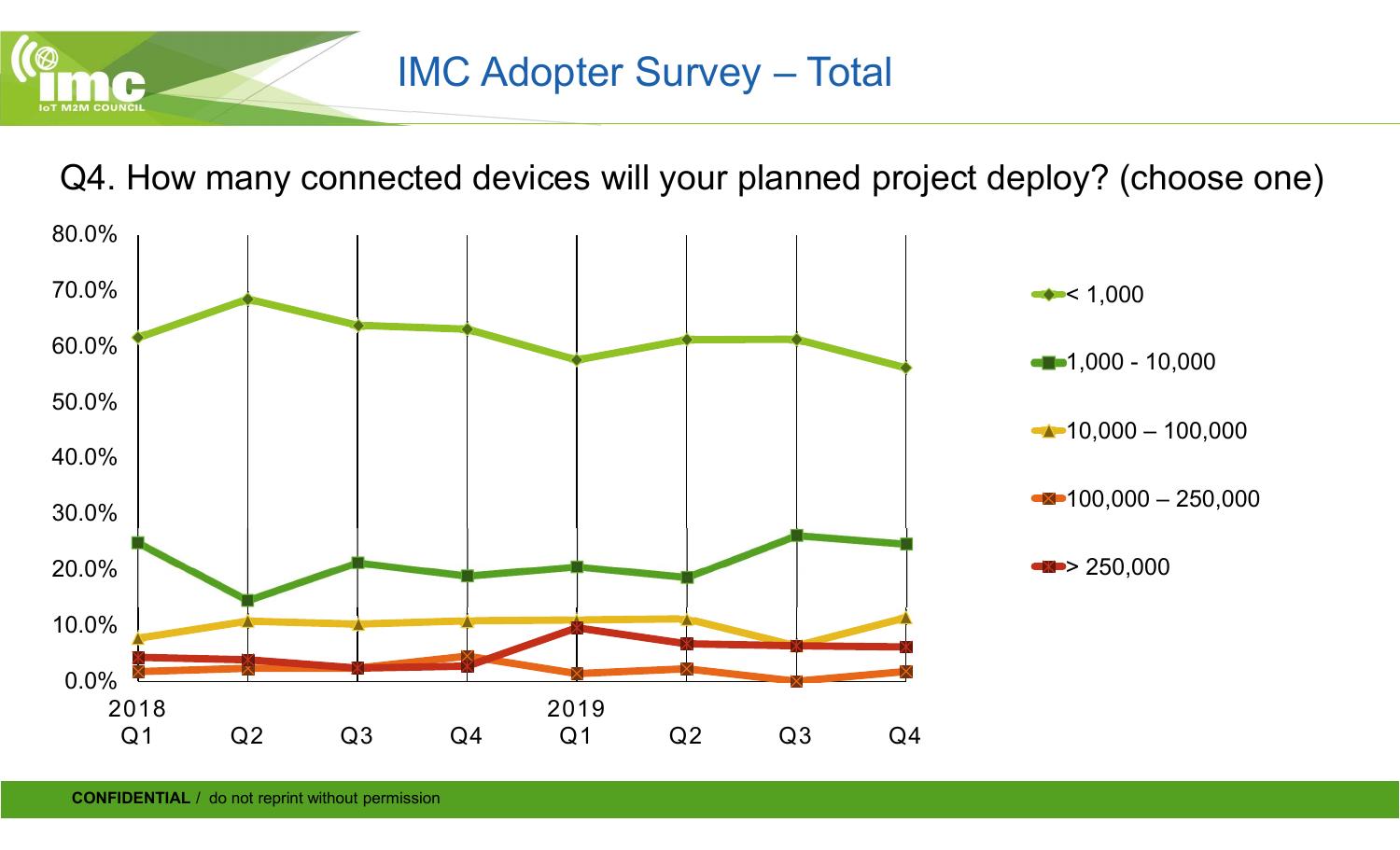

Q5. When starting an IoT deployment project, to which kind of vendor do you turn first? (choose one)

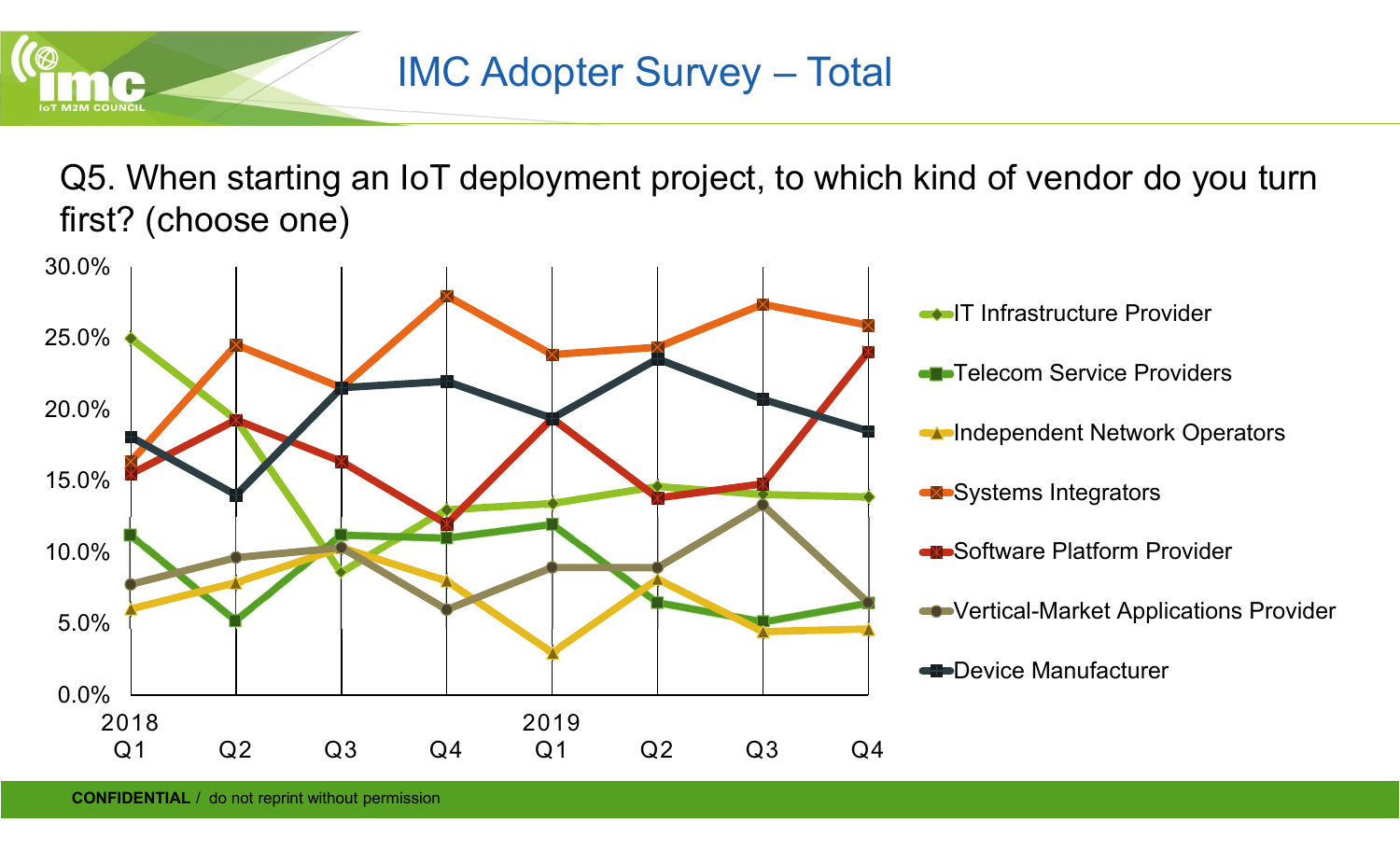Q6. What is the biggest hurdle to your organization starting a new deployment of connected IoT devices, or increasing the number of devices you currently have?

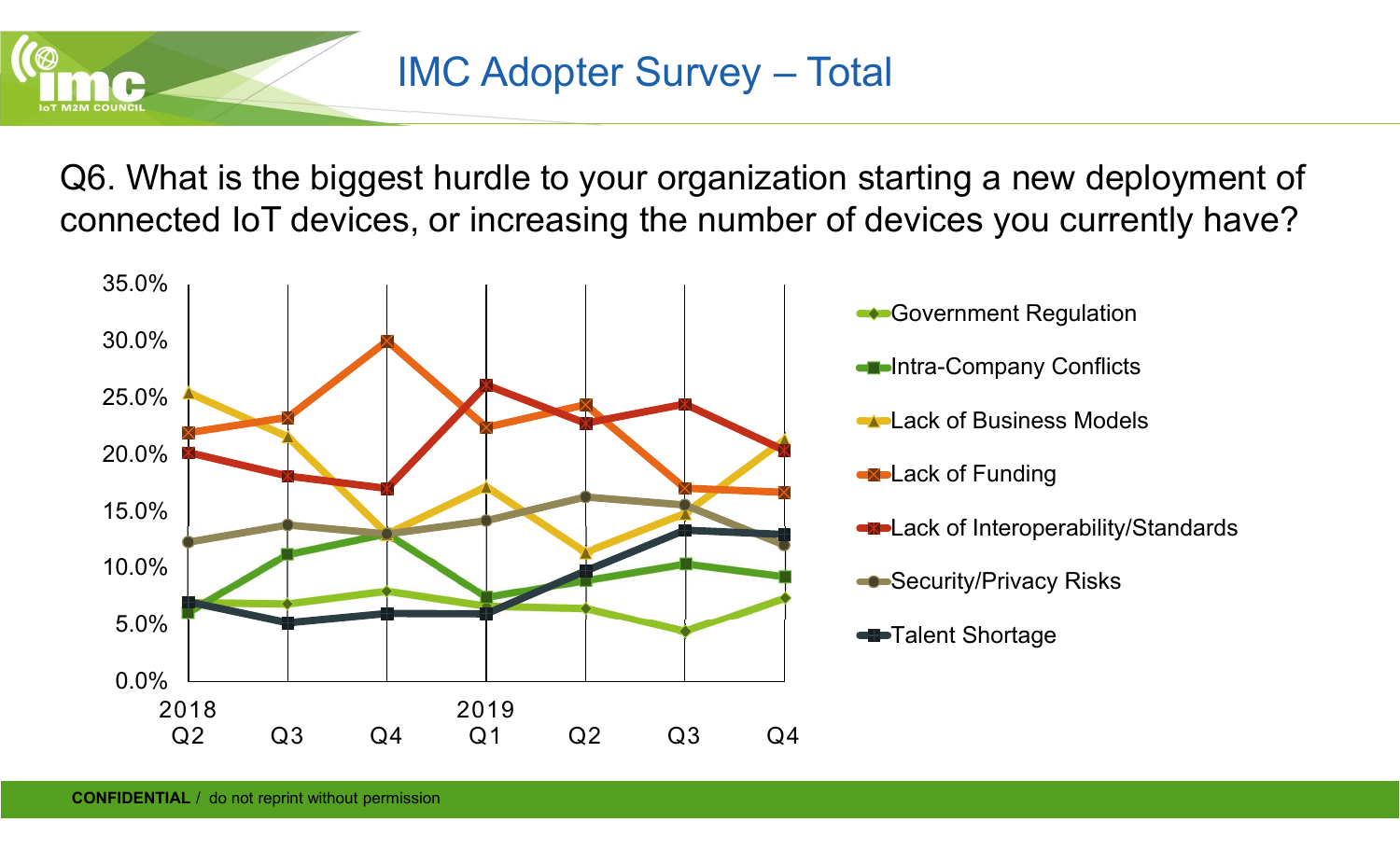

Q7. What is the primary method of connectivity for your connected devices? (choose one)